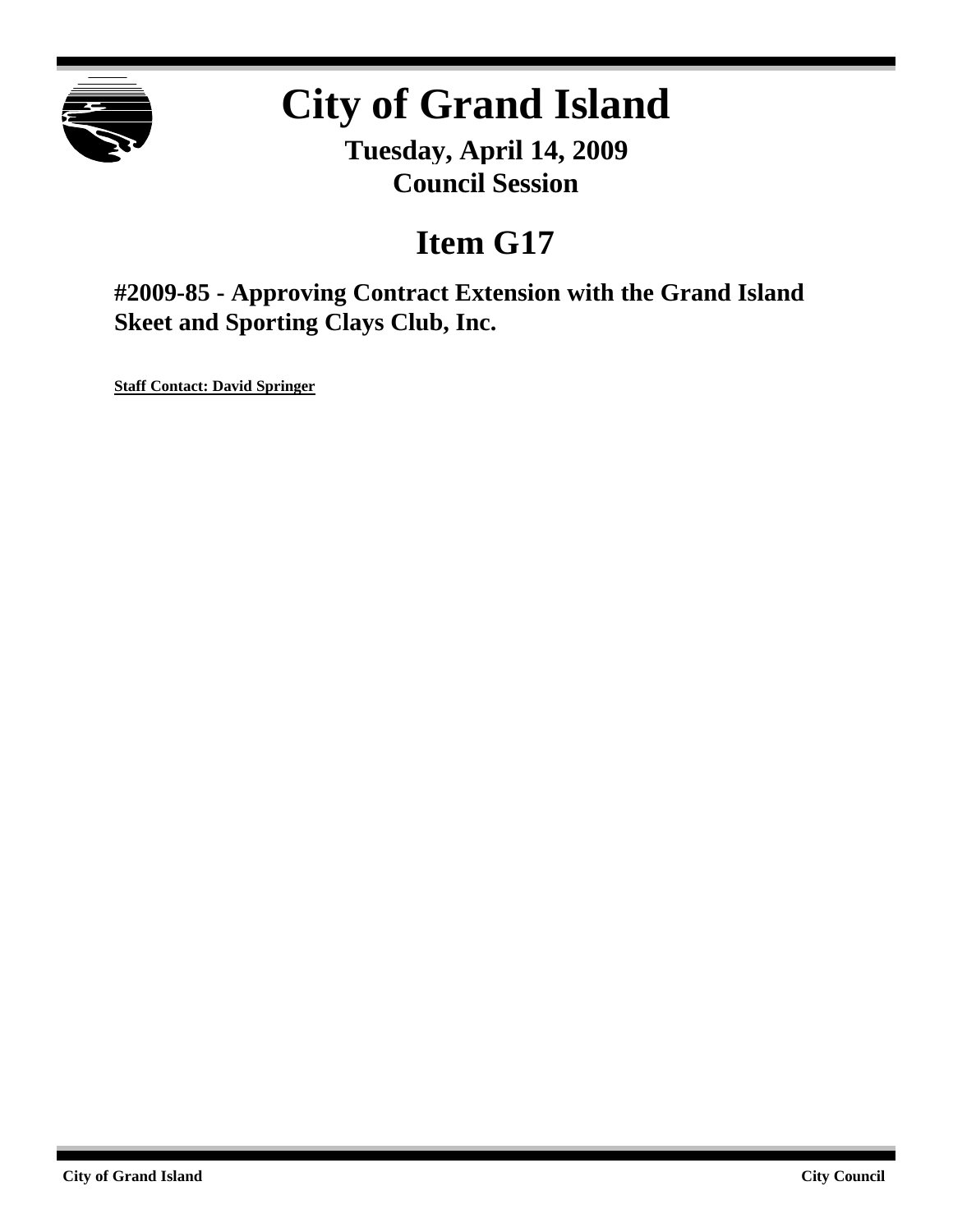## **Council Agenda Memo**

| From:           | Dave Springer, Finance Director                                                          |  |
|-----------------|------------------------------------------------------------------------------------------|--|
| <b>Meeting:</b> | April 14, 2009                                                                           |  |
| Subject:        | Consideration of Loan Extension with Grand Island<br>Skeet and Sporting Clays Club, Inc. |  |
| Item $\#$ 's:   | $G-17$                                                                                   |  |
| $Presenter(s):$ | Dave Springer, Finance Director                                                          |  |

### **Background**

In March of 2004, the City agreed to assist the Grand Island Skeet and Shooting Club in the mutual goal of developing the Heartland Public Shooting Park, by extending them a loan of \$100,000 to be repaid over four years. The first three payments have been made to the City with the final installment due this year.

#### **Discussion**

Due to the downturn in economic conditions, the Grand Island Skeet and Sporting Clays Club, Inc. is requesting that the final \$25,000 of the loan be paid over five years at \$5,000 annually. No other changes to the agreement were requested. The volunteered hours, expertise, and continued participation of the Club's members have assisted the City in developing what has become a nationally recognized shooting venue.

### **Alternatives**

It appears that the Council has the following alternatives concerning the issue at hand. The Council may:

- 1. Move to approve
- 2. Refer the issue to a Committee
- 3. Postpone the issue to future date
- 4. Take no action on the issue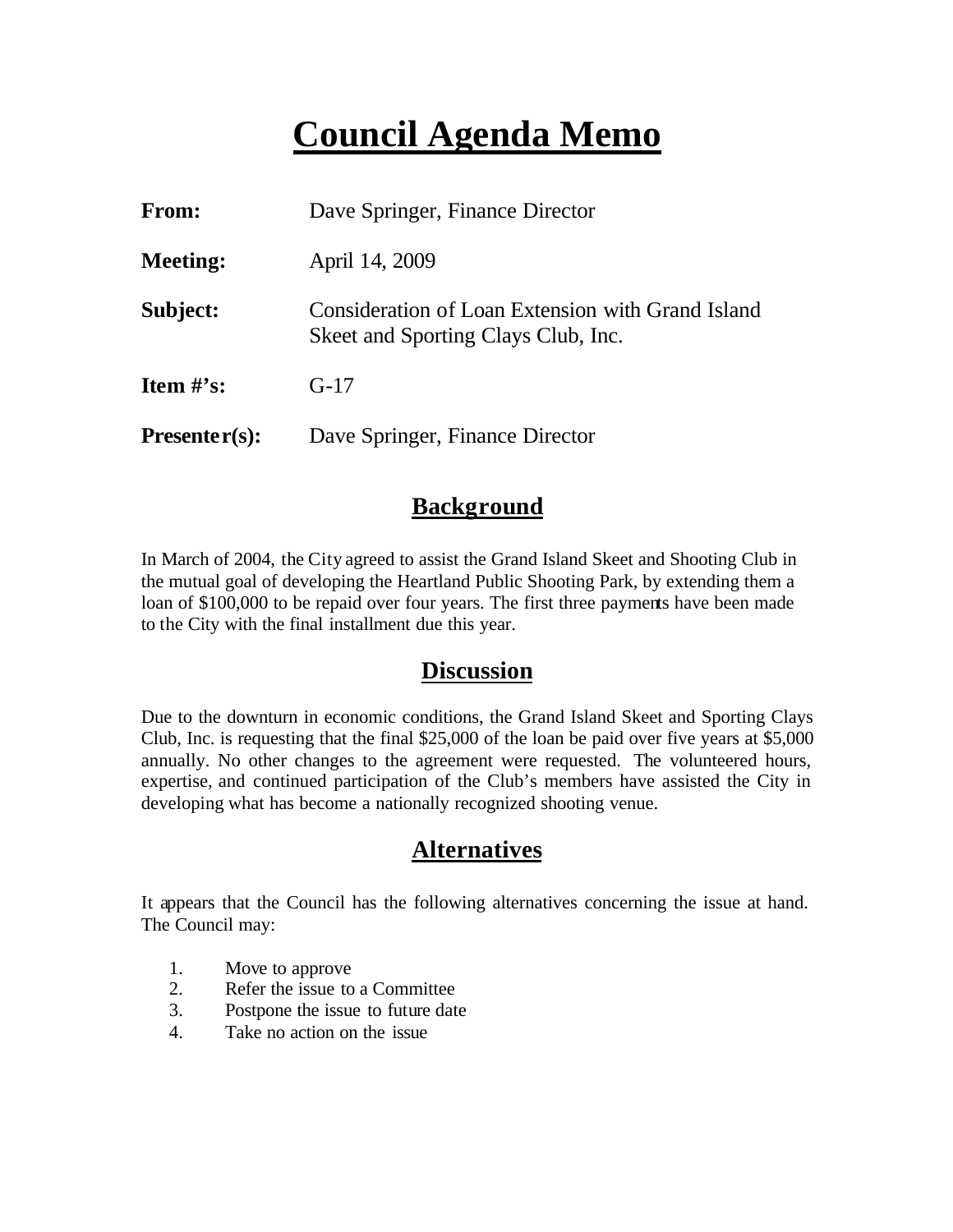## **Recommendation**

City Administration recommends approval of the loan extension request.

## **Sample Motion**

Move to approve the extension of the balance of the City's loan with the Grand Island Skeet and Shooting Clays Club, Inc. for five years.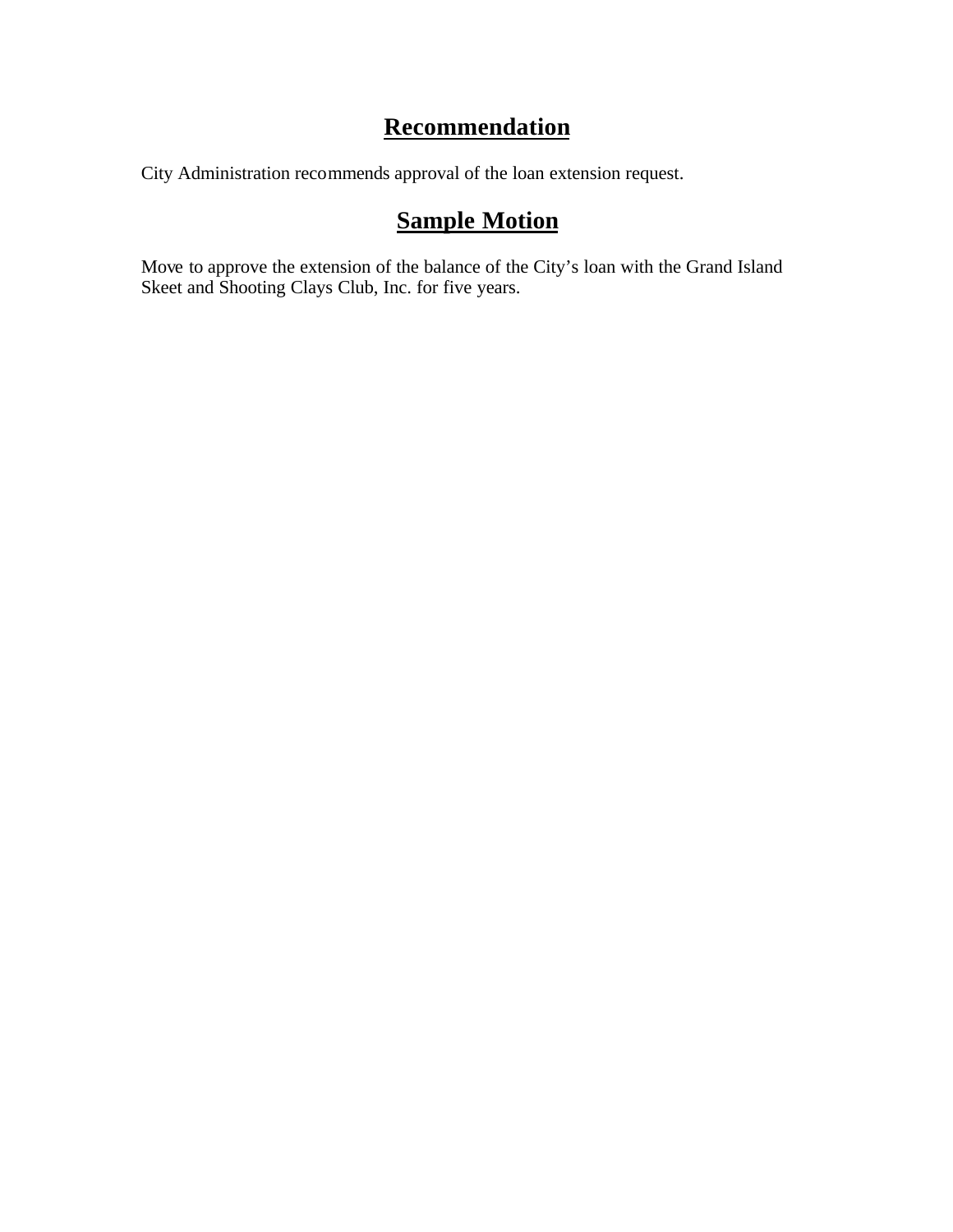#### **David Springer**

From: Kent Coen [kentc@nebraskatruck.com] Sent: Tuesday, March 31, 2009 3:28 PM **David Springer** To:

 $Cc$ : timo@oconnorandassoc.com; Steve Paustian

#### GRAND ISLAND SKEET AND SPORTING CLAYS CLUB, INC. March 31, 2009

Dave Springer **Finance Director** City of Grand Island, NE Grand Island, NE

Dear Mr. Springer:

On March 22, 2004 the Grand Island Skeet and Sporting Clays Club, Inc. entered into a contract with the City of Grand Island, NE to borrow \$100,000.00 continue our help in building the Heartland Public Shooting Park. We have repaid \$25,000.00 annually for three years beginning in the year 2006.

Our last payment will become due this year.

Due to current economic conditions I am requesting an extension of the final payment of \$25,000.00 to be paid in increments of \$5,000.00 per year beginning in 2009; all other stipulations remaining. It is not our intent to have this forgiven but to spread out the final payment for five more years.

Thank you.

Sincerely yours,

L. Kent Coen President Grand Island Skeet and Sporting Clays, Inc. Grand Island, NE 308.380.0145 cell